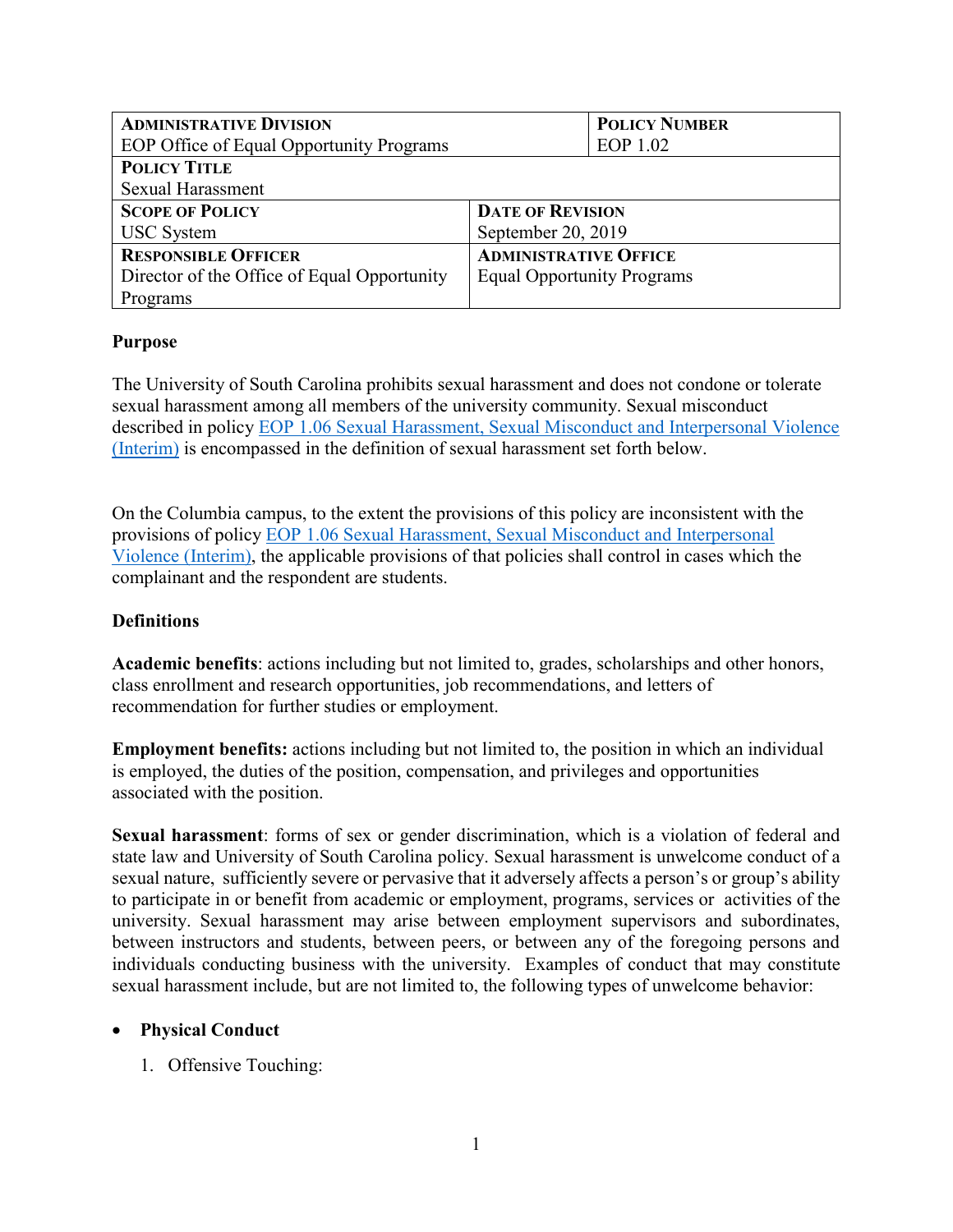- a. Touching an unwilling or non-consensual person's intimate parts (such as genitalia, groin, breast, buttocks, mouth, and/or clothing covering them);
- b. Touching an unwilling or non-consensual person with one's own intimate parts; or forcing an unwilling or non-consensual person to touch another's intimate parts.
- 2. Sexual Assault: Any form of sexual contact that occurs without consent and/or through the use of force, threat of force, intimidation, incapacitation or coercion.

### **Non-Verbal Conduct**

- 1. Suggestive or insulting gestures or sounds;
- 2. Displaying or presenting images of a sexual nature.

### **Verbal Conduct**

- 1. Explicit or implicit propositions of a sexual nature;
- 2. Sexual innuendos and other sexually suggestive behavior;
- 3. Repeated, unwanted requests for dates;
- 4. Repeated inappropriate personal comments of a sexual nature;
- 5. Unwelcome and inappropriate letters, telephone calls, electronic mail;
- 6. or other repeated, unwanted communication or gifts;

# **Additional types of sexual harassment include:**

- 1. Threats to make an adverse employment or academic decision based upon a refusal to engage in sexual activities.
- 2. Indecent exposure.
- 3. Invasion of sexual privacy.
- 4. Sexual Exploitation: An act or acts committed through non-consensual abuse or exploitation of another person's sexuality for the purpose of sexual gratification, financial gain, personal benefit or advantage, or any other non-legitimate purpose. The act or acts of sexual exploitation are prohibited even though the behavior does not constitute one of the other sexual misconduct offenses. Examples of sexual exploitation include:
	- a. observing another individual's nudity or sexual activity or allowing another to observe consensual sexual activity without the knowledge and consent of all parties involved;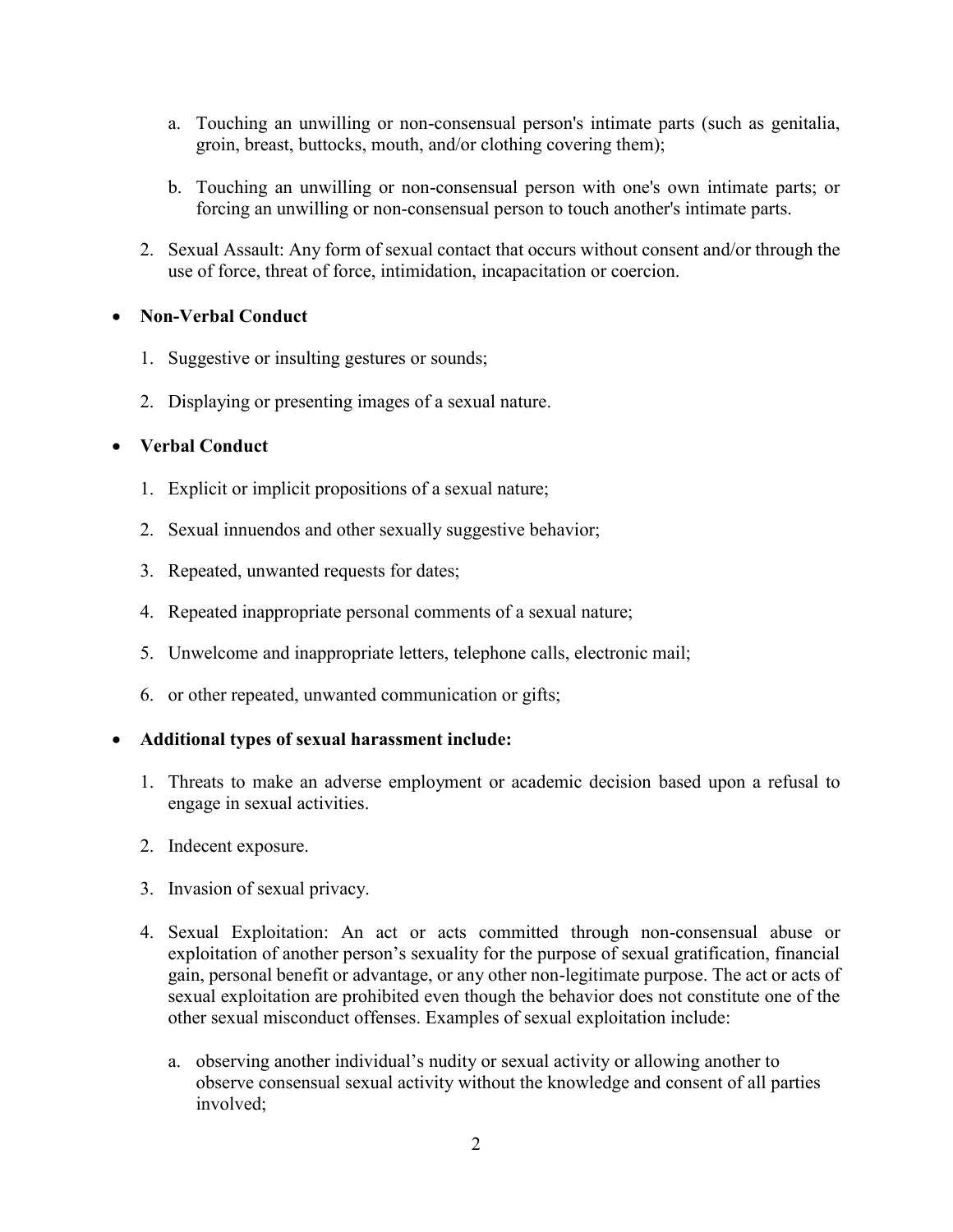- b. non-consensual streaming of images, photography, video, or audio recording of sexual activity or nudity, or distribution of such without the knowledge and consent of all parties involved;
- c. prostituting another individual;
- d. exposing one's genitals in non-consensual circumstances;
- e. knowingly exposing another individual to a sexually transmitted disease or virus without that individual's knowledge and consent; and
- f. inducing incapacitation for the purpose of making another person vulnerable to nonconsensual sexual activity
- 5. Conduct, even if not directed at the complainant, which is sufficiently pervasive, severe, or persistent to alter the conditions of the complainant's employment or status as a student, or to create a hostile working or learning environment, when viewed objectively.

### **Policy Statement**

- A. Prohibited Conduct
	- 1. Members of the university community shall not engage in sexual harassment of other members of the university community.
	- 2. Romantic or intimate relationships between employees in positions of authority or influence and persons over whom they exercise authority or influence are particularly vulnerable to allegations of sexual harassment. If one party to a relationship is placed in a position of academic or employment supervisory, advisory, evaluative, or other authority or influence over the other party, the relationship shall be immediately disclosed by the party with authority or influence to their immediate supervisor and as required by Board of Trustees policy, [BTRU 1.18 Conflicts of Interest and Commitment.](http://www.sc.edu/policies/ppm/btru118.pdf) The party with authority or influence shall comply with all directives to eliminate any actual or potential conflicts of interest and to prevent or mitigate adverse effects on the other party to the relationship. To minimize this risk, members of the university community are discouraged from entering into romantic or intimate relationships in which one party to the relationship has, or potentially will have, academic or employment supervisory, advisory, evaluative, or other authority or influence over the other party.
	- 3. Members of the university community shall not encourage, condone, or fail to take reasonable steps within their power to stop sexual harassment of other members of the university community, regardless of whether the harassment is by another member of the university community or by persons doing business with the university.
	- 4. Members of the university community shall not retaliate, threaten to retaliate, or attempt to cause retaliation against any person (a) who reasonably protests sexual harassment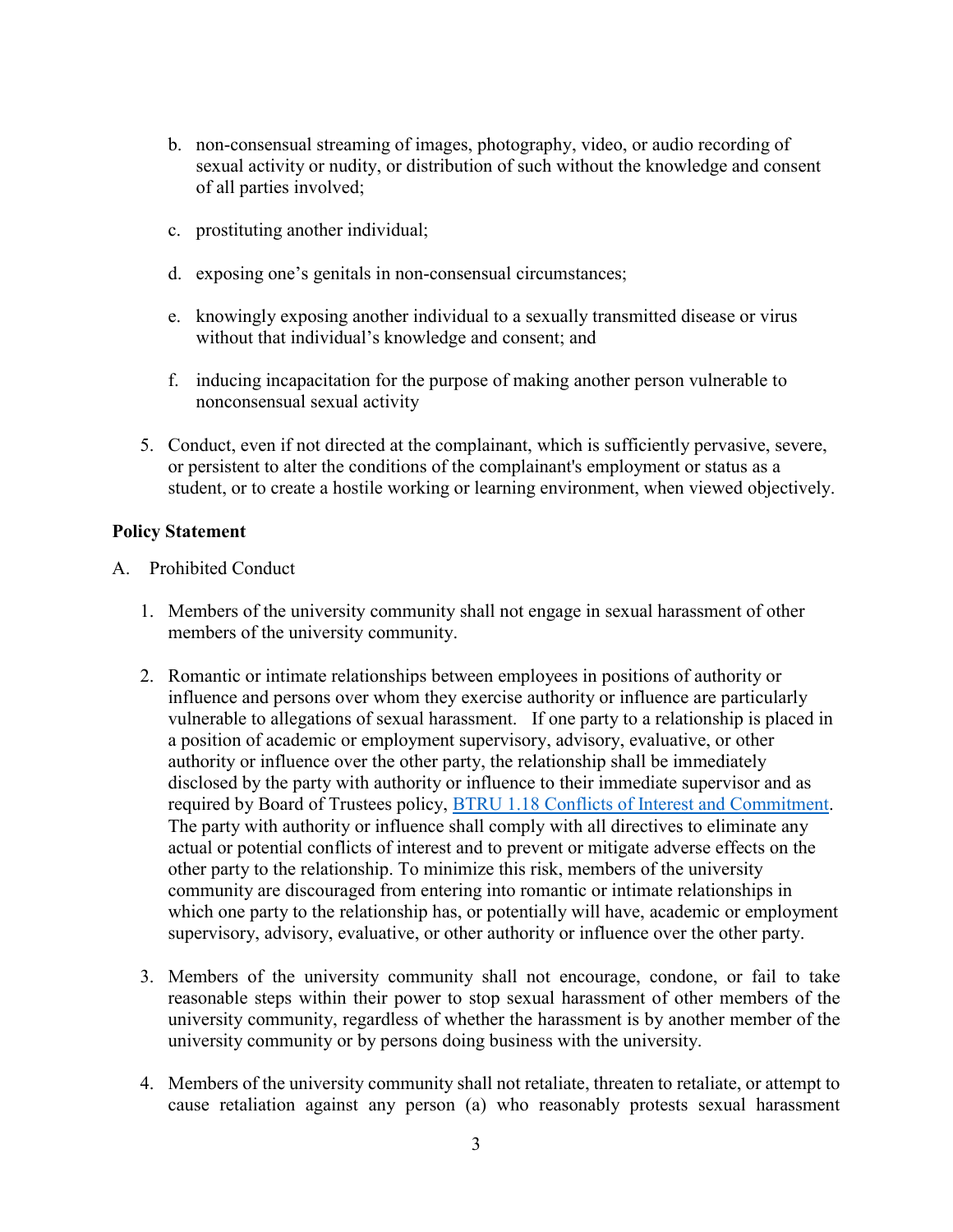practices within the university community; (b) who becomes involved in any capacity in the procedures established in this Sexual Harassment Policy, or (c) who reports activity or behavior which the person reasonably believes constitutes sexual harassment.

- 5. Members of the university community shall not refuse to cooperate in the investigation of sexual harassment complaints but may assert any privileges provided by law.
- 6. Members of the university community shall not make claims of sexual harassment, knowing them to be false or in reckless disregard of their truth or falsity.
- 7. Members of the University community who violate the Sexual Harassment Policy are subject to appropriate discipline by the university.
- 8. This policy is not intended to limit or infringe the academic freedom of members of the academic community. Scholarly, educational, or artistic expression in written, oral, graphic, or any other form, which is permitted by law shall not be limited by this policy.
- B. Prevention Programming and Education
	- 1. Faculty/Staff Training

Faculty and staff receive training on a regular basis, which include an overview of issues related to sexual assault, and sexual harassment and their duty to report such conduct.

- 2. The following programs and activities are available on the Columbia Campus:
	- a. Stand Up Carolina, the University of South Carolina's bystander accountability initiative, aims to foster a system-wide cultural shift through education, empowerment and advocacy. Stand Up Carolina encourages the entire Carolina community to be active bystanders who step in and speak up.
	- b. Interpersonal Violence (IPV) prevention & education programs are conducted by professional staff of Sexual Assault and Violence Intervention and Prevention (SAVIP) throughout the year.
	- c. AlcoholEdu and Sexual Assault Prevention is an online tool that includes an alcohol education module and a sexual assault prevention education module that presents realistic and interactive skill-building scenarios. New undergraduate students (freshmen, transfer or change-of-campus student) at the Columbia campus are required to complete the AlcoholEdu and Sexual Assault Prevention module. "Sexual Assault Prevention for Graduate Students" is required of graduate and professional students.
	- d. Awareness Month Activities are hosted several times a year, featuring interpersonal violence education/prevention events for students, faculty and staff.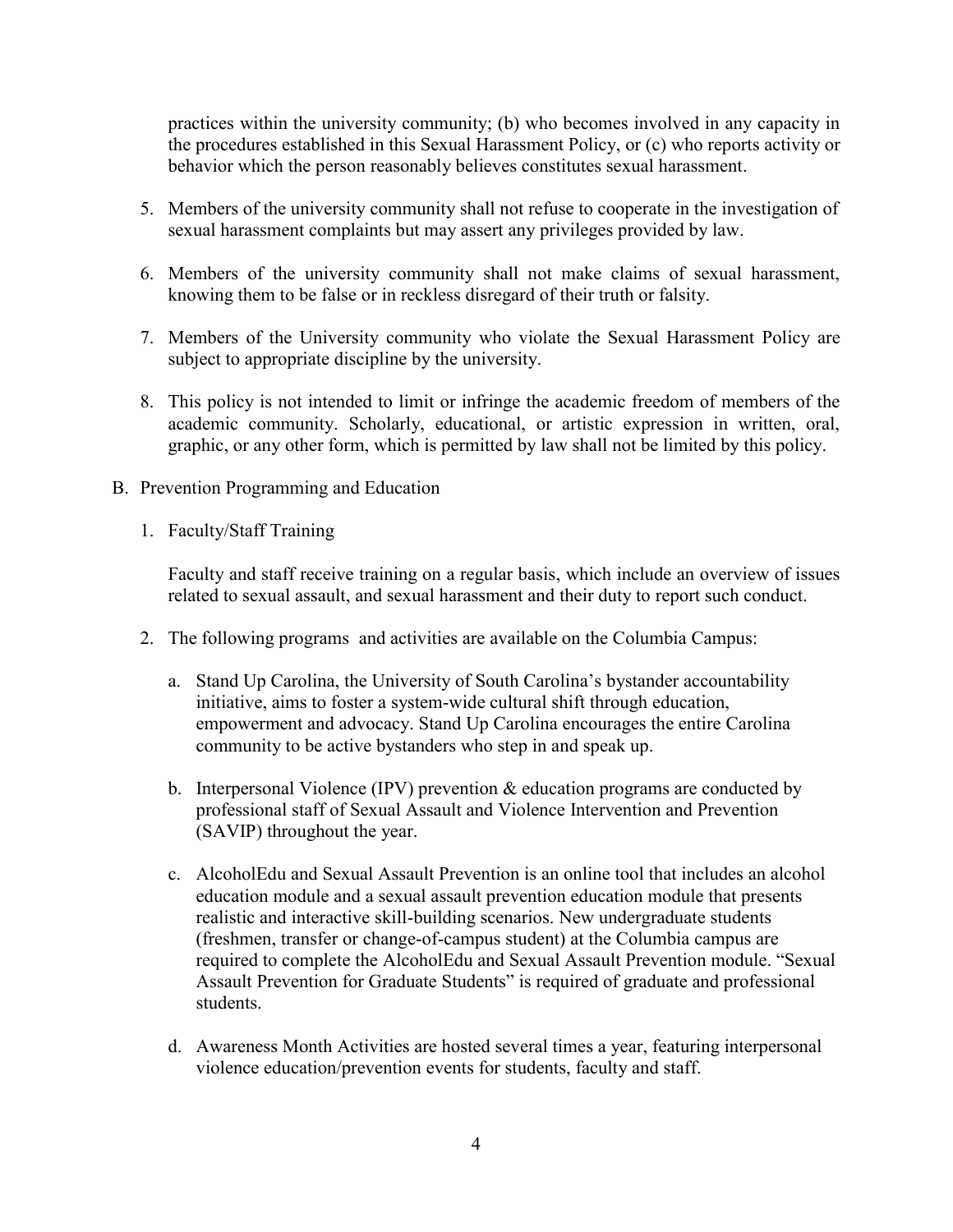- e. SAVIP provides presentations to University 101 classes, and, upon requests, to other students, faculty and staff.
- C. Sexual Harassment Advice and Assistance within the University Community
	- 1. Advice and assistance about the procedures of the Sexual Harassment Policy may be obtained by any member of the university community by contacting the Office of Equal Opportunity Programs, 1600 Hampton Street, Suite 805, Columbia, South Carolina 29208; 803-777-3854; Fax 803-777-2296; email at  $e^{O(m)}$ mailbox.sc.edu; online at [www.sc.edu/eop](http://www.sc.edu/eop)
	- 2. On the Columbia Campus, students may also obtain information by contacting the Office of the Dean of Students. Additionally, students and employees may obtain information from the Sexual Assault and Violence Intervention and Prevention (SAVIP) office.
	- 3. On the campuses of other University of South Carolina system institutions, students may obtain information by contacting the department of student affairs. Also, students and employees may obtain information by contacting their designated Title IX coordinator or by contacting the human resources office for their campus."

# **Procedures**

- A. To initiate a sexual harassment complaint, a written statement may be submitted in person to the Office of Equal Opportunity Programs, 1600 Hampton Street, Suite 805, Columbia, South Carolina 29208; online at [www.sc.edu/eop,](http://www.sc.edu/eop) or at the Stop Sexual Assault homepage: [https://www.sc.edu/about/initiatives/safety/stop\\_sexual\\_assault/index.php.](https://www.sc.edu/about/initiatives/safety/stop_sexual_assault/index.php) Complaints may also be filed with the designated Title IX coordinator, or other designated office for incidents which occur on campuses of other USC system institutions.
- B. EOP Policy 1.01 [Equal Opportunity Complaint Processing Procedures](http://www.sc.edu/policies/ppm/eop101.pdf) sets forth the procedures for investigating complaints of unlawful discrimination and harassment, which include complaints of sexual harassment and sexual assaults.

#### **RELATED UNIVERSITY, STATE AND FEDERAL POLICIES**

[Title VII of the Civil Rights Act of 1964](https://www.eeoc.gov/laws/statutes/titlevii.cfm) [Title IX of the Education Amendments of 1972](https://www2.ed.gov/about/offices/list/ocr/docs/tix_dis.html) [South Carolina Human Affairs Law](https://www.scstatehouse.gov/code/t01c013.php) EOP Policy 1.01 [Equal Opportunity Complaint Processing Procedures](http://www.sc.edu/policies/ppm/eop101.pdf) EOP Policy 1.03 [Prohibition of Unlawful Discrimination and Harassment](https://www.sc.edu/policies/ppm/eop103.pdf) [EOP 1.05 Sexual Misconduct, Intimate Partner Violence and Stalking](https://www.sc.edu/about/offices_and_divisions/equal_opportunities_programs/documents/eop_sexual_misconduct_intimate_partner.pdf) STAF Policy 6.24 [Student Non-Discrimination & Non-Harassment Policy](https://www.sc.edu/about/offices_and_divisions/equal_opportunities_programs/documents/student_non-discrimination_and_non-harassment_policy.pdf)